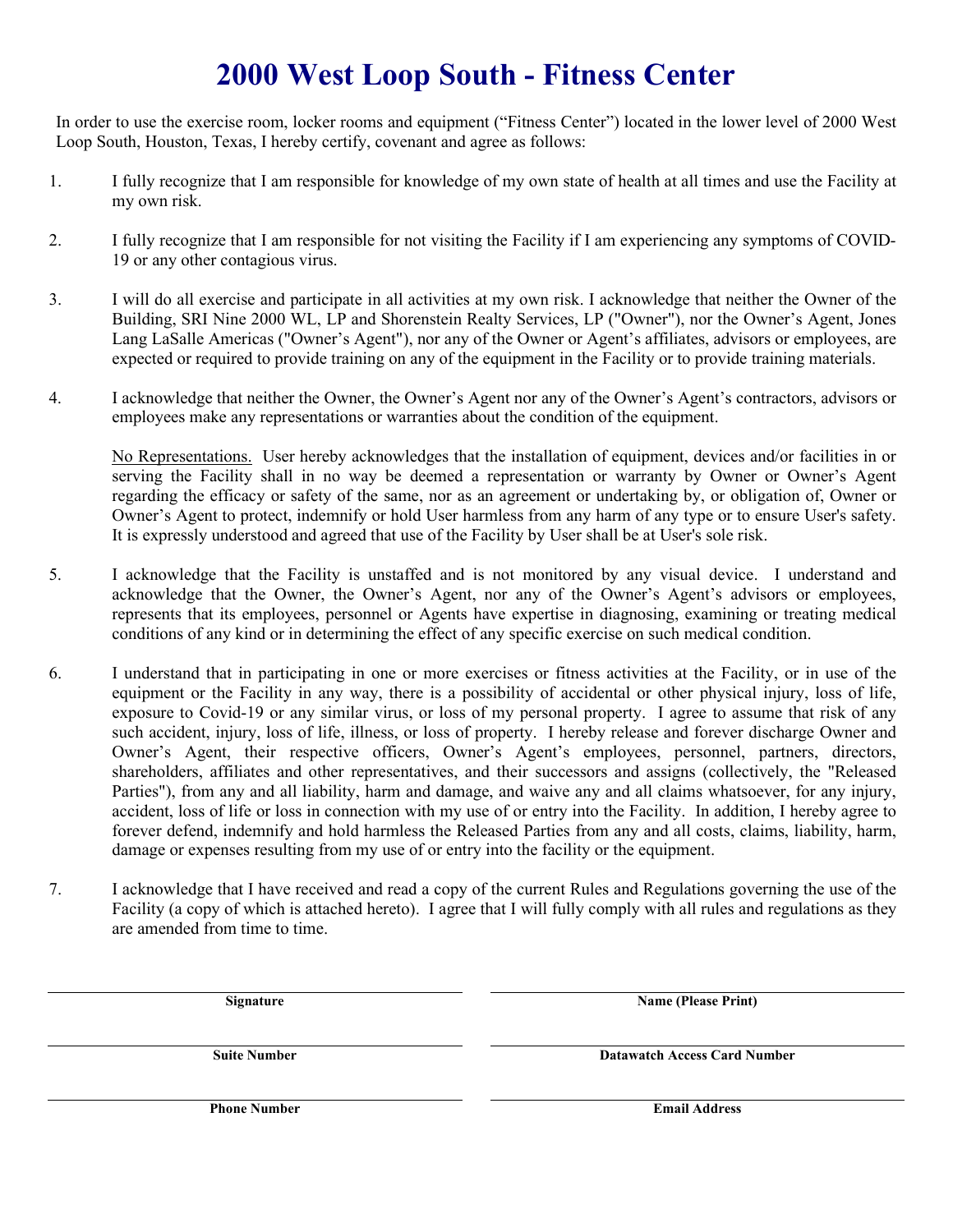## **2000 West Loop South - Fitness Center**

**Please make checks payable to: SRI Nine 2000 WL, L.P.** Payment should be made by check and is **non-refundable**. We can not accept cash or credit cards. **This member ship renews January 1st of each year at which time a new fee will be due**.

### **RULES & REGULATIONS**

The following Rules and Regulations are intended to make the Facility at the Building as safe, enjoyable and pleasant as possible for all users ("Users"). These Rules are applicable to all Users and may be changed from time to time by Owner or Owner's Agent in order to provide for the safe, orderly and enjoyable use of the Facility's facilities and equipment.

- 1. Use. Users shall use the facilities and related equipment solely for weight and cardiovascular training on the equipment provided and shall wipe off all equipment before and after use. Users shall not misuse or use the Facility and related equipment in any manner that will damage the same. Users shall not install, nor tamper with or remove, any equipment in the Facility. **No person may use the Facility unless they have signed a Waiver of Liability.** This Facility is open to Tenants only. Guests are not authorized to use the Facility and users shall not grant access to the Facility, nor permit the Facility to be used, by any unauthorized persons.
- 2. Exercise Facility Trainers. Users who wish to hire personal trainers and to use the Facility for training will ensure that the trainer has completed an Exercise Facility Waiver PRIOR to scheduling any training in the Facility.
- 3. Hours of Operation. In order to accommodate thorough cleaning of the Facility on a daily basis, the Facility may be used only during the following hours:

#### **Monday through Friday 6:00 am to 9:00 pm**

The Facility is closed on weekends and holidays. The Facility may be closed and/or hours of operation modified at Owner's sole discretion.

- 4. Clothing. The minimum attire at the Facility shall be gym shorts, tee shirts, socks and tennis shoes. Any conventional exercise attire is permissible, including leotards and tights, warm-up suits, etc. Sneakers, tennis shoes, or similar footwear must be worn at all times. Users of the Facility must wear clean and appropriate attire when in transit to and from the Facility, such as warm-up suits and sweat suits.
- 5. Conduct. Any conduct that unreasonably interferes with the use or enjoyment of Facility or the equipment by others, or disrupts or interferes with the normal, safe, orderly and efficient operation of the Facility or the equipment, is strictly prohibited. Radios, tape recorders or other similar personal audio equipment may not be used without headphones. No User shall make, or permit to be made, any disturbing noises or disturb or interfere with the occupants of the Building or neighboring Buildings or premises or those having business with them, whether by the use of any musical instrument, radio, tape recorder, loud speaker or other sound system.
- 6. Smoking. Smoking of any kind or any other consumption of tobacco products is strictly prohibited in the Facility.
- 7. Solicitations and Petitions. Solicitation for the sale of any product or service, or for charitable contributions, and petitions of any kind, are strictly prohibited.
- 8. Identification. Upon request by Owner's employee or personnel, Users must present their key for identification purposes. Neither Owner nor the Owner's Agent assumes responsibility for lost or stolen keys.
- 9. Food and Beverages Prohibited. Food and beverages shall not be brought to the Facility for consumption on the premises, except for bottled water or sports beverages. Alcoholic beverages are strictly prohibited.
- 10. Notices, Complaints or Suggestions. Users must immediately notify the management office in the event that they discover any unsafe or hazardous defect, operational issue or condition relating to the Facility and equipment.
- 11. Other Facilities. Owner or Owner's Agent may prohibit, use or close the Facility if misused in any way. Owner